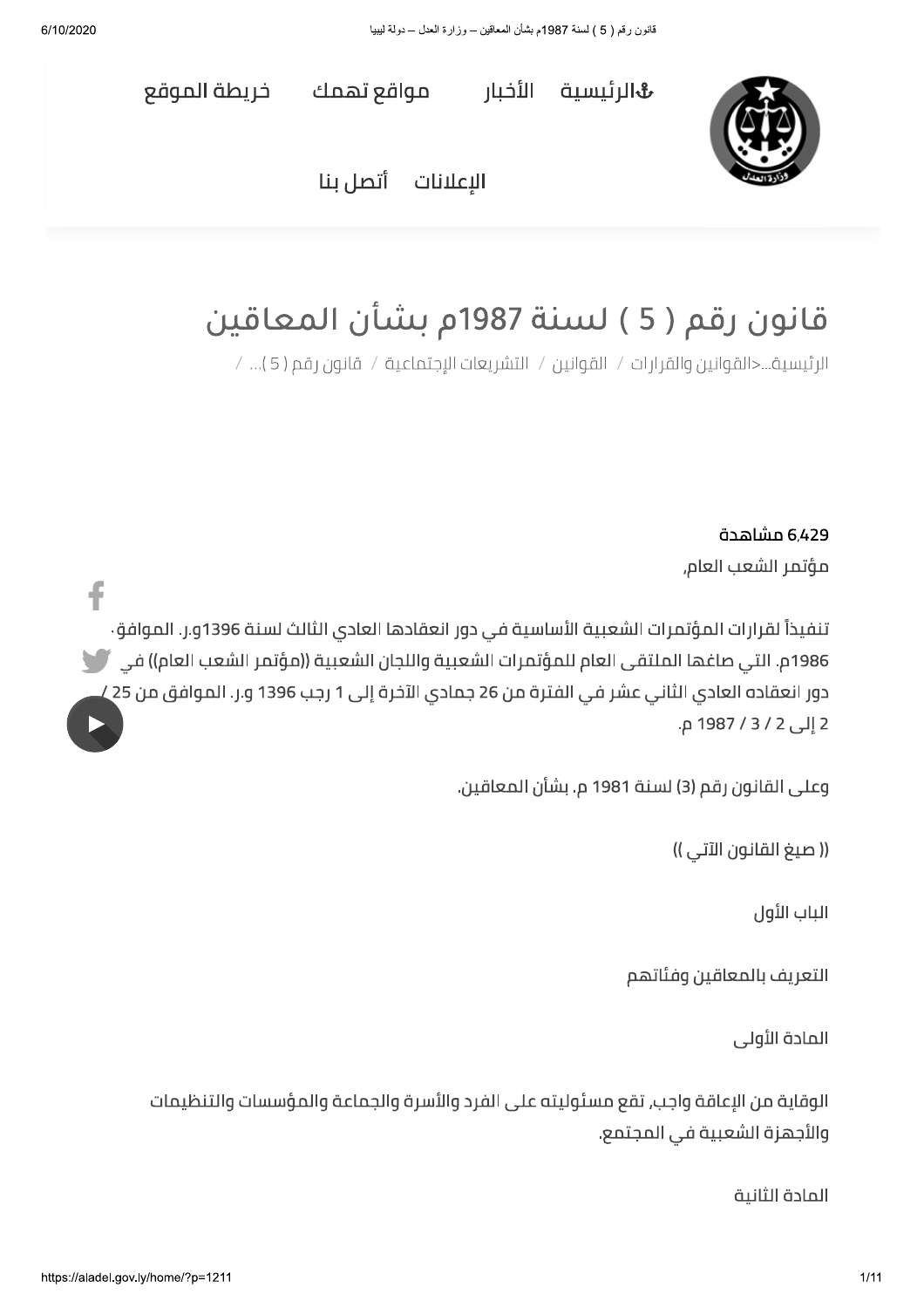المعاق هو كل من يعاني من نقص دائم يعيقه عن العمل كليا أو جزئياً, أو عن ممارسة السلوك العادي في المجتمع, سواء كان النقص في القدرة العقلية أو النفسية أو الحسية أو الجسدية, وسواء كان خلقيا أو مـكتسباً.

المادة الثالثة

يصنف المعاقون وفقاً لما يلي:

أ) المتخلفون عقليّاً.

ب) المصابون بعاهة تعيقهم عن ممارسة السلوك العادي في المجتمع ولو لم يقترن ذلك بعجز ظاهر عن أداء العمل وهم:

1) المكفوفون.

2) الصم.

3) البكم.

4) ضعاف البصر الذين لا يجدي فيهم تصحيح النظر.

5) ضعاف السمع الذين لا يجدي فيهم تصحيح السمع.

6) مبتورو أحد الأطراف أو أكثر.

7) المشلولون.

8) المقعدون.

ج) المصابون بأمراض مزمنة تعيقهم عن أداء العمل ولو لم يقترن ذلك بعجز ظاهر عن ممارسة السلوك العادي في المجتمع, وتحدد هذه الأمراض ودرجة خطورتها بقرار من اللجنة الشعبية العامة بناء على عرض من الجهة المختصة.

د) المصابون ببتر أو عجز دائم في جزء من أجسامهم, إذا كانت سلامة هذا الجزء شرطاً أساسياً في مزاولتهم لأعمالهم المعتادة.

وعند تعدد أنواع الإعاقة تكون الإعاقة التي يعاني منها المصاب بشكل أشد هى المعتبرة فى إلحاقه بإحدى الفئات المذكورة.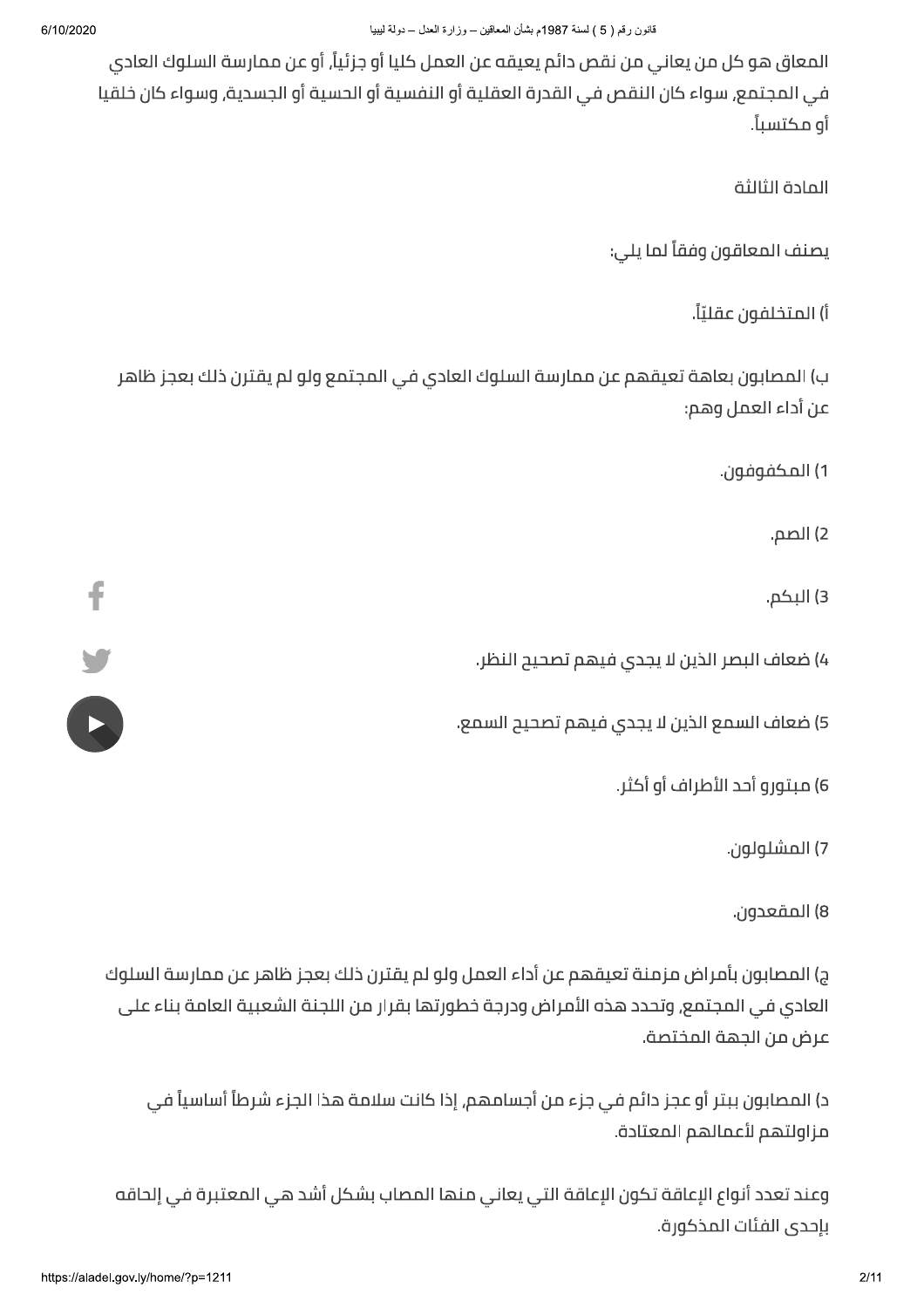الباب الثاني

المنافع والمزايا المقررة للمعاقين

المادة الرابعة

مع عدم الإخلال بأية مزايا أو منافع مقررة للمعاقين بموجب تشريعات أخرى يكون للمعاقين بجميع فئاتهم وحسب احتياجات كل منهم, الحق في واحدة أو أكثر من المنافع والمزايا التالية:

أ) الإيواء.

ب) الخدمة المنزلية المعانة.

ج) الأجهزة المعينة ((التعويضية)).

د) التعليم.

هـ) التأهيل أو إعادة التأهيل.

و) العمل المناسب للمؤهلين منهم أو المعاد تأهيلهم.

ز) متابعة العاملين منهم.

ح) إعفاء دخــول العاملين مـنهم لحساب أنفسهم, الناتجة عما يقومون به من أعمــال من الضرائب.

ط) التمتع بتسهيلات في استعمال وسائل النقل العام.

ى) الإعفاء من الضرائب الجمركية عما تضطرهم الإعاقة إلى استيراده.

ك) التيسير عليهم في ارتياد الأماكن العامة.

وتحـدد اللوائح احتياجات كل فئة مــن المعاقين مــن هــذه المنافع والمزايا وشروط استحقاقها.

المادة الخامسة

للأوضاع والأحكام<br>https://aladel.gov.ly/home/?p=12 يكون التمتع بالمنافع والمزايا المقررة فى المادة السابقة منوطاً بثبوت الإعاقة طبقاً للأوضاع والأحكام التي تقررها اللوائح.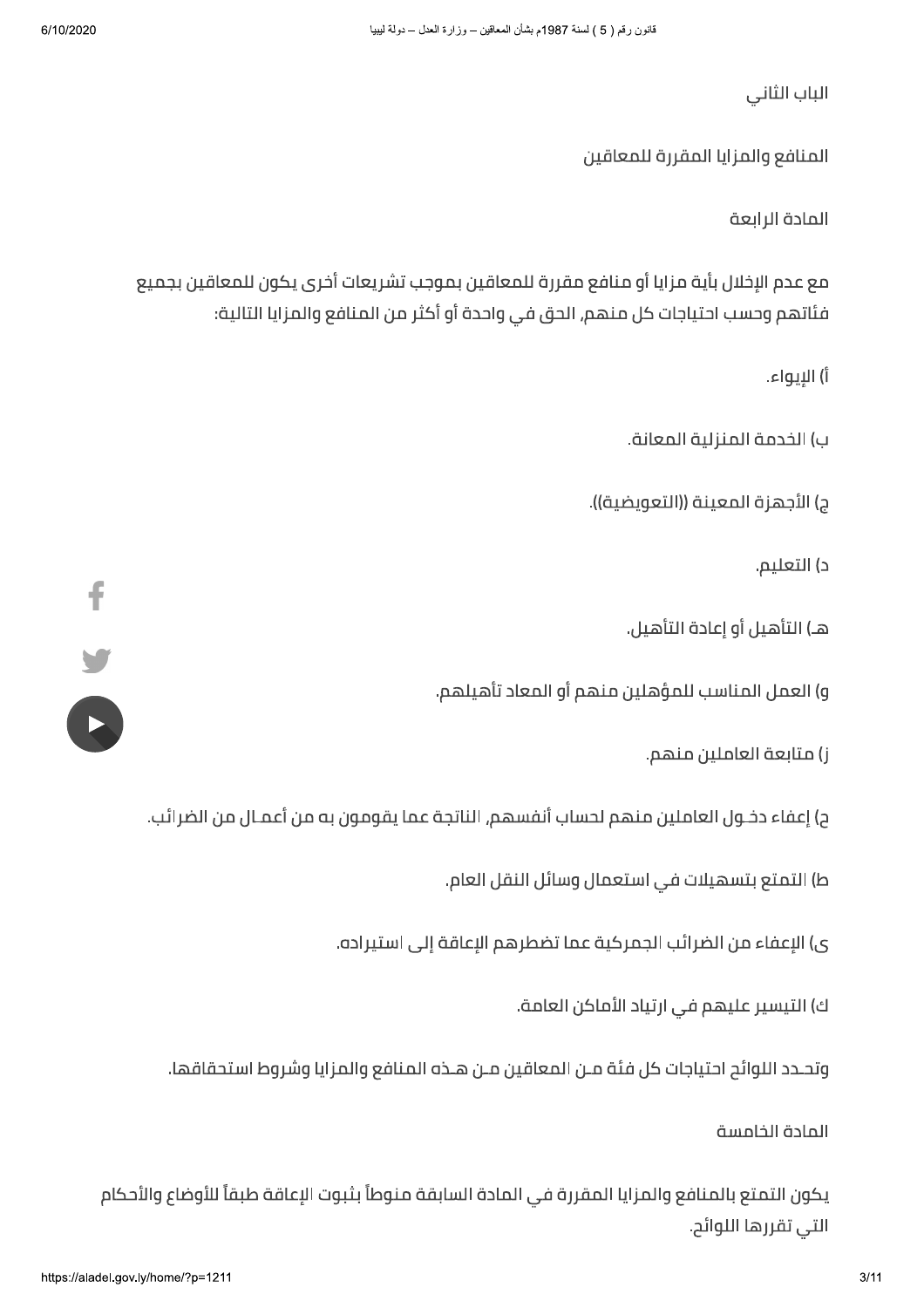#### المادة السادسة

يكون للمعاق بعد تأهيله وإلحاقة بعمل, وفي حدود احتياجاته, الحق في منفعة أو أكثر من المنافع المنصوص عليها في المادة الرابعة متى انطبقت عليه شروط استحقاقها وفق اللوائح الصادرة بالخصوص.

### المادة السايعة

تكون إقامة المعاق مع أسرته, ويقبل في دور الإيواء عند الاقتضاء.

#### المادة الثامنة

يتم إيواء المعاقين في دور متخصصة لرعايتهم تكون مستوفية للشروط الصحية والنفسية ومصممة بما يتلاءم ووضع نزلائها من المعاقين.

#### المادة التاسعة

يشمل الإيواء الإقامة الكاملة والرعاية المناسبة لكل نزيل وتقديم الخدمات التعليمية وخدمات التأهيا وإعادة التأهيل سواء في دور الإيواء أو في معاهد ومراكز خارجها.

#### المادة العاشرة

تصدر لجنة إدارة صندوق الضمان الاجتماعي لائحة تنظم دور الإيواء والمعاهد والمراكز التابعة للصندوق وبيان الخدمات التي تقدمها ووضع البرامج التي تطبقها وتحديد الشروط الواجب توافرها في القائمين على إدارتها والعاملين بها وشروط وإجراءات القبول في هذه الدور والمعاهد والمراكز.

## المادة الحادىة عشرة

للمعاق العاجز عن ضروراته الشخصية, المقيم في غير دور الإيواء أن يتفق مع آخر يتولى خدمته مع حقه في الحصول على منحة نقدية شهرية إعانة له على تغطية نفقات من يقوم بتلك الخدمة وذلك بالإضافة إلى الخدمات العينية المناسبة, والمنافع النقدية المستحقة وفقا لقانون الضمان الاجتماعى.

## المادة الثانية عشرة

تدفع المنحة النقدية المقررة في المادة السابقة إلى المعاق أو إلى من يعوله طوال حياته ما دام غير قادر على القيام بضروراته الشخصية, وتصدر اللجنة الشعبية العامة قراراً يحدد مقدار هذه المنحة وشروط وقواعد استحقاقها وذلك بناء على عرض من صندوق الضمان الاجتماعي.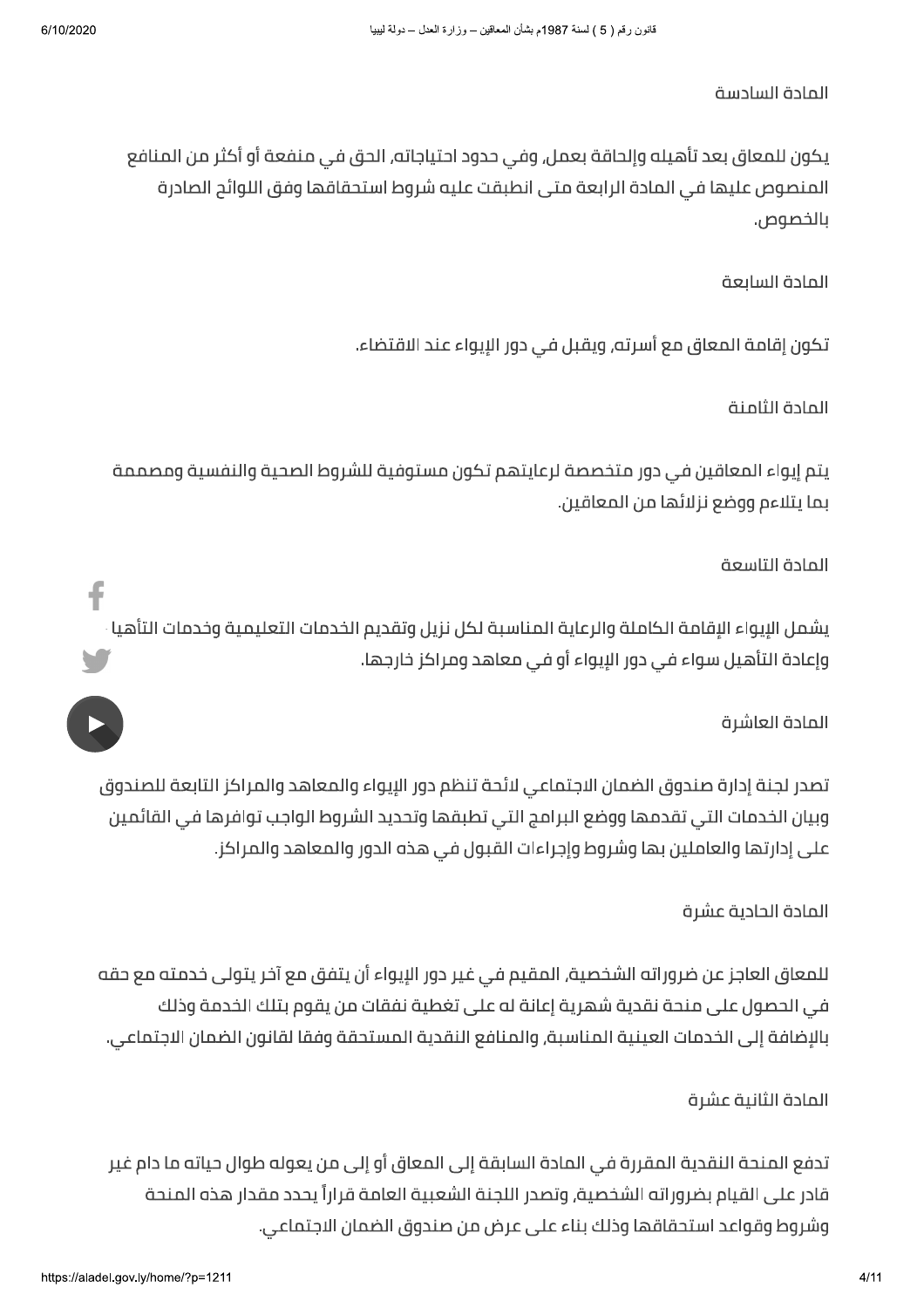#### المادة الثالثة عشرة

للمعاق أن يحصل على ما يحتاج إليه من الأجهزة المعينة اللازمة لاكتساب أو استعادة القدرة على ، السلوك العادي في المجتمع بمقابل أو بدونه وذلك وفقا للشروط والقواعد التي تضعها اللوائج, على أن تقدم دور الإيواء تلك الأجهزة والخدمات اللازمة لتركيبها وصيانتها إلى نزلائها مجاناً.

# المادة الرابعة عشرة

التعليم الأساسي حق وواجب على المعاقين متى كانوا في العمر المقرر لهذه المرحلة كما يحق للكبار منهم الاستفادة من برامج محو الأمية على أن تراعي في تقرير المواد الدراسية في الحالتين ظروف الإعاقة.

## المادة الخامسة عشرة

يتلقى المعاقون تعليمهم بدور الإيواء أو بمعاهد ومراكز خارجها أو في فصول تخصص لهم بالمدارس وذلك كله متى تعذر إدماجهم بالأسوياء.

## المادة السادسة عشرة

للمعاق الذي أنهى التعليم الأساسي بنجام الحق في متابعة تعليمه, وتحدد اللوائح شروط ممارسة هذا الحق ومدى وكيفية العون الذي يؤدي للمعاق في هذا الشأن.

## المادة السابعة عشرة

للمعاق الحق في التأهيل أو إعادة التأهيل الطبي أو النفسي أو الاجتماعي أو التعليمي أو المهني وذلك وفق ما تقتضيه حالته.

# المادة الثامنة عشرة

يكون التأهيل أو إعادة التأهيل المهنى للمعاقين الكبار٬ كما يكون للصغار الذين أنهوا مرحلة التعليم الأساسي ولم يواصلوا تعليمهم أو ثبت عدم قدرتهم على تلقى التعليم الأساسي.

## المادة التاسعة عشرة

يكون التأهيل أو إعادة التأهيل المهني واجباً على المعاقين المشار إليهم في المادة السابقة إذا توافر فيهم الشرطان التاليان:-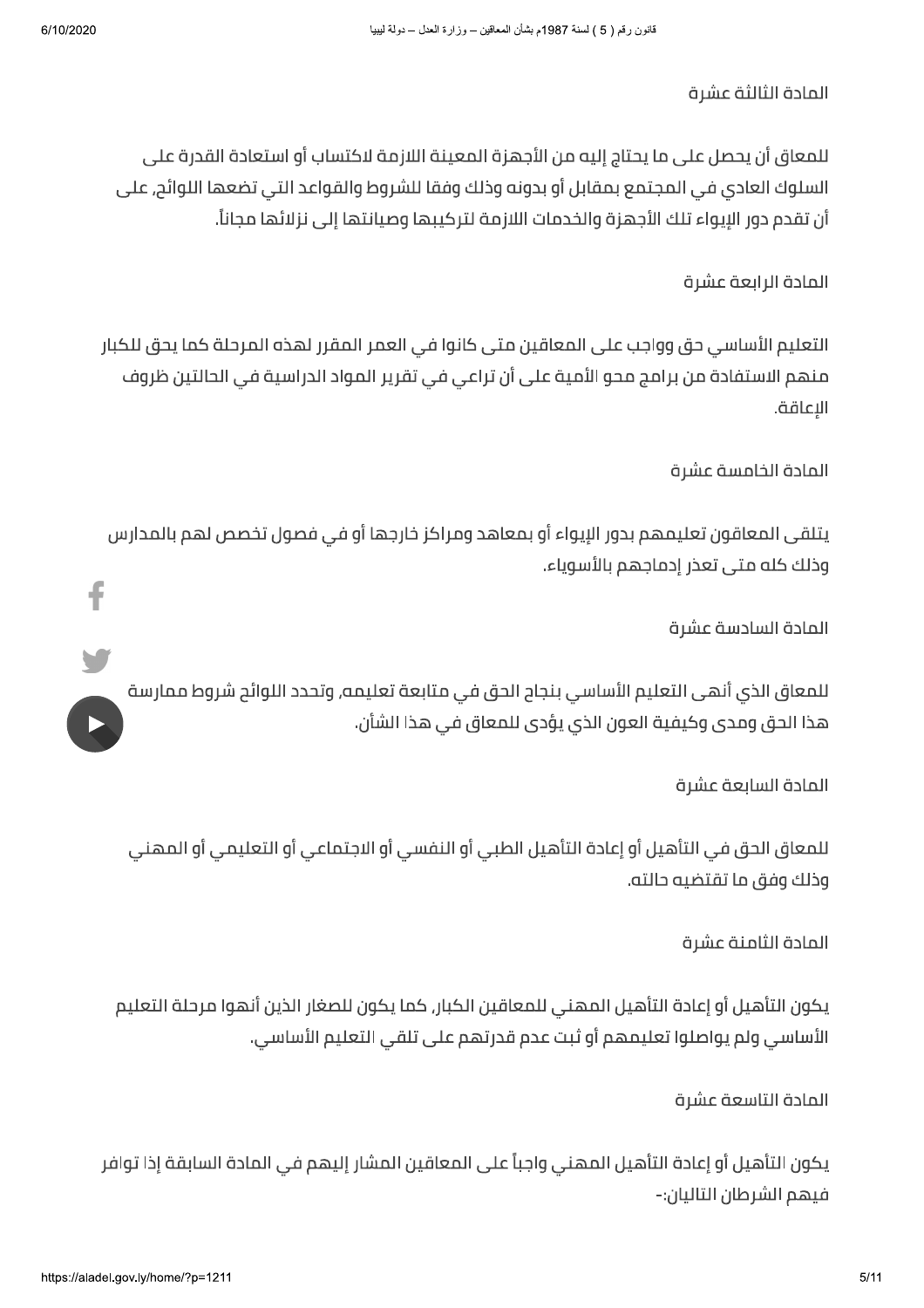6/10/2020

أ) أن يكون المعاق لائقاً صحياً لتلقى التأهيل.

ب) أن يكون دون الأربعين من عمره.

المادة العشرون

تتولى اللجان الشعبية للخدمة العامة في البلديات تدريب المعاقين وتأهيلهم مهنياً في مراكز التدريب المهني وغيرها من المراكز والمعاهد المتخصصة, وذلك بالتنسيق مع اللجان الشعبية للضمان الاجتماعي والجهات ذات العلاقة.

المادة الحادية والعشرون

لا يجوز توجيه المعاق – أيا كان عمره – من الفئة المنصوص عليها في الفقرة (ج) من المادة الثالثة من هذا القانون إلى أي تأهيل أو إعادة تأهيل مهني.

المادة الثانية والعشرون

للمعاق الذي اكتمل تدريبه وتأهيله الحق في العمل بما يتناسب وما أهل له, وتلتزم الوحدات الإدارين والشركات والمنشآت العامة بتخصيص نسبة فى ملاكاتها الوظيفة لتشغيل المعاقين, وتحدد هذه النسبة بقرار من اللجنة الشعبية العامة بناء على عرض اللجنة الشعبية العامة للخدمة العامة.

المادة الثالثة والعشرون

على اللجنة الشعبية للضمان الاجتماعي في البلدية متابعة المعاق العامل طيلة مدة عمله وتشمل المتابعة مساعدته على التكيف مع العمل الذى وجه إليه وتذليل المصاعب التي قد تواجهه فيه, والوقوف إلى جانبه في الدفاع عن مصالحه وحقوقه المشروعة الناجمة عن عمله.

المادة الرابعة والعشرون

تعفي من الضرائب دخول المعاقين العاملين لحساب أنفسهم, الناتجة عما يقومون به من أعمال.

المادة الخامسة والعشرون

يعفي الأشخاص المعاقون بسبب اشتراكهم في حرب دفاعاً عن الوطن أو عن مصالحه من دفع أجور الانتقال بواسطة وسائل النقل العامة المملوكة للمجتمع البرية والبحرية والجوية داخل الجماهيرية وفيما بينها والخارج.

المادة السادسة والعشرون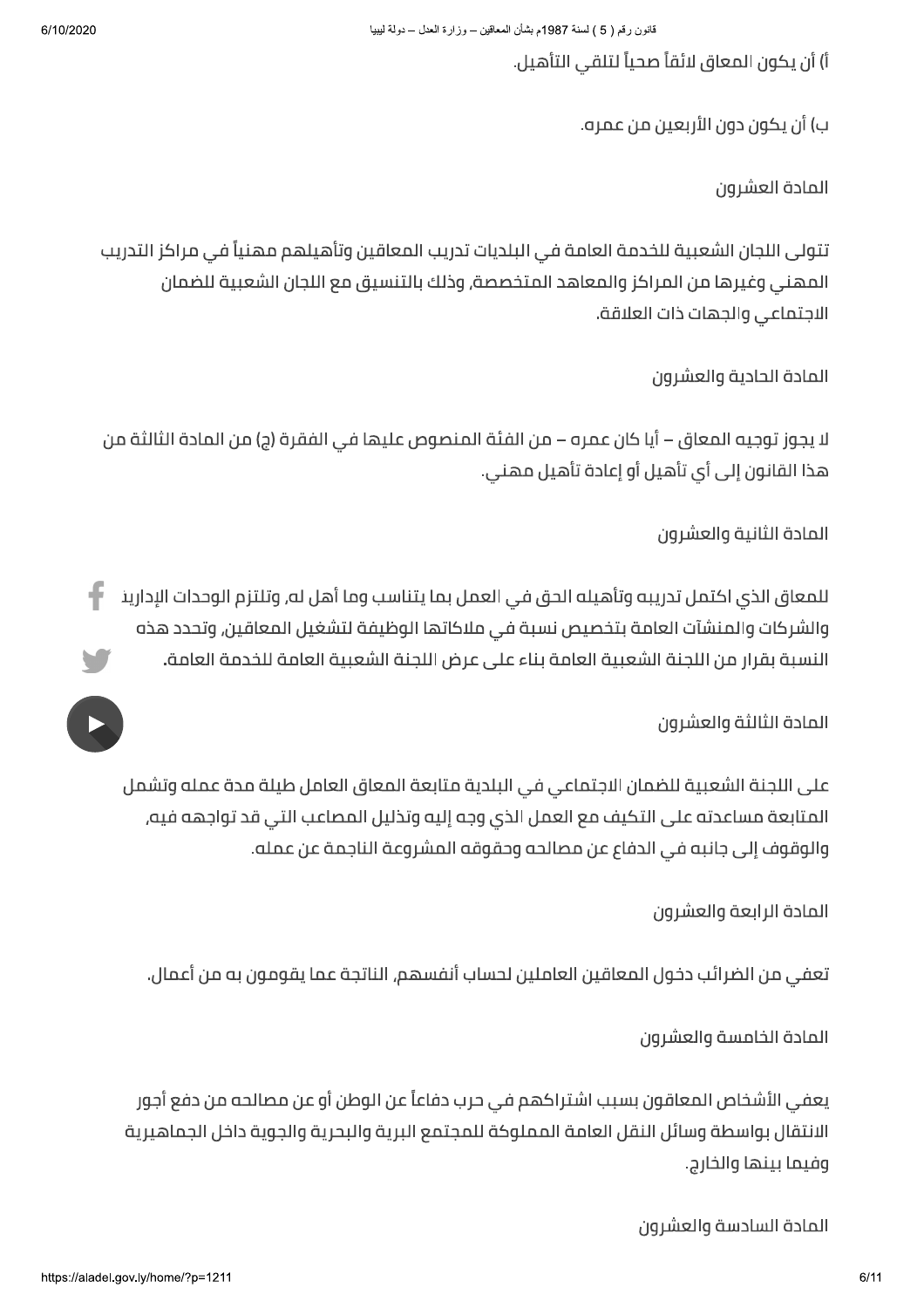يعفي المعاقون غير من ذكروا في المادة السابقة الذين تستدعي حالتهم اصطحاب مرافق من دفع أجور الانتقال بواسطة الحافلات العامة داخل المدن.

المادة السابعة والعشرون

مع مراعاة حكم المادة الخامسة والعشرون, تخفض إلى النصف أجرة سفر المعاق وأجرة سفر مرافقه بواسطة وسائل النقل العامة المملوكة للمجتمع البرية والبحرية والجوية داخل الجماهيرية وفيما بينها والخارج.

المادة الثامنة والعشرون

تصدر اللجنة الشعبية العامة بناء على عرض صندوق الضمان الاجتماعي قراراً بتحديد فئات المعاقين الذين يحتاجون في تنقلاتهم إلى مرافقين, وتحديد جهات تنفيذ هـذه المنفعة.

المادة التاسعة والعشرون

يكون الإعفاء أو التخفيض المشار إليه في المادتين الخامسة والعشرين والسابعة والعشرين مرة واحـ في السنة, وذلك فيما بين الجماهيرية والخارج, ويسقط الحق في الإعفاء أو التخفيض بانقضاء السنة.

المادة الثلاثون

تعفى من الضرائب الجمركية الأدوات والأجهزة والمعدات التى تستورد لاستعمال المعاقين التى يصدر بتحديدها قرار من اللجنة الشعبية العامة للخزانة.

المادة الحادية والثلاثون

تتخذ التدابير اللازمة للتيسير على المعاقين في تنقلهم وفي ارتياد المباني والمرافق العامة وتحدد بقرار من اللجنة الشعبية العامة بناء على عرض الجهة المختصة أوجه ذلك التيسير وشروط وإجراءات تطىىقە.

المادة الثانية والثلاثون

يجوز حرمان المعاق من كل أو بعض المنافع المقررة بموجب هذا القانون إذا امتنع عن الالتزام ببرامج التعليم أو التأهيل أو إعادة التأهيل أو مباشرة العمل الذي يوجه إليه أو الاستمرار فيه بدون عذر مقبول.

ويكون الحرمان بقرار مسبب من اللجنة الشعبية للضمان الاجتماعي في البلدية.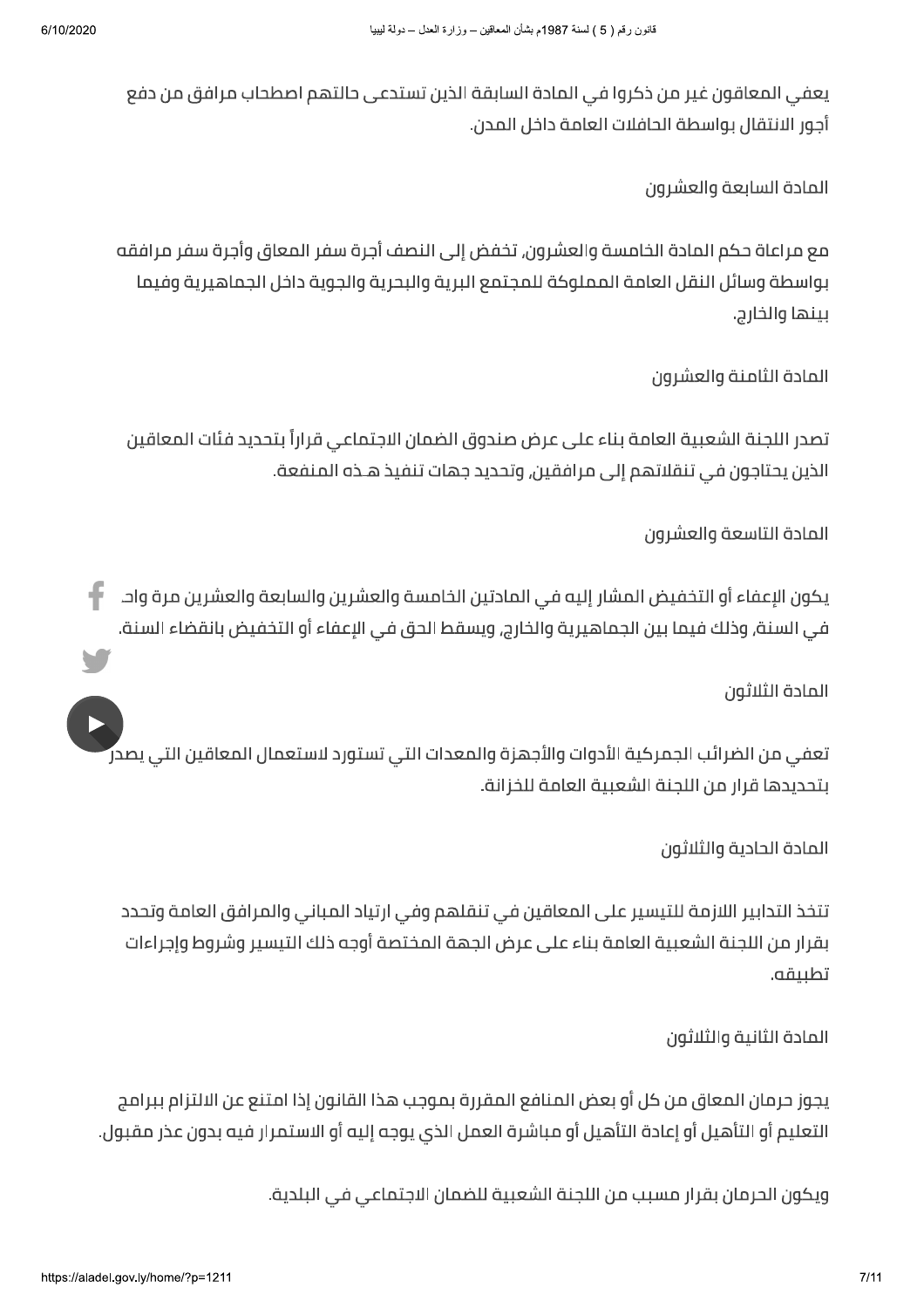f

الياب الثالث

أحكــام عامـــة

المادة الثالثة والثلاثون

تتولى اللجنة الشعبية العامة للتعليم والبحث العلمي بالتنسيق مع الجهة المختصة وضع قواعد معادلة الشهادات العلمية والفنية التي تمنح للمعاقين من المدارس والمعاهد والمراكز المختصة بتعليمهم وتأهيلهم بالشهادات العامة.

المادة الرابعة والثلاثون

تنشأ لجنة تسمى ((اللجنة الوطنية لرعاية المعاقين)) تتبع صندوق الضمان الاجتماعي يصدر بتشكيلها وتنظيم ممارسة أعمالها قرار من اللجنة الشعبية العامة بناء على عرض صندوق الضمان الاجتماعي.

المادة الخامسة والثلاثون

تختص اللجنة الوطنية لرعاية المعاقين بما يلي:-

أ) التخطيط لرعاية المعاقين.

ب) اقترام التشريعات المنظمة لشئون المعاقين لتقديم الخدمات وتهيئة ظروف معيشية لهم تماثر تلك المتاحة للأسوياء والعمل على دمجهم في المجتمع وتحقيق مشاركتهم الكاملة.

ج) الاتصال بالمنظمات والهيئات العربية والدولية في مجال رعاية المعاقين والمشاركة في المؤتمرات والندوات والحلقات الدراسية في هذا المجال.

د) تقديم المشورة الفنية للمنظمات والهيئات العاملة في مجال رعاية المعاقين.

هـ) تشجيع نشاط الجمعيات والتنظيمات الشعبية التطوعية فـي مجال رعاية المعاقين.

و) إجراء الأبحاث والدراسات عن الإعاقة وأسبابها وطرق مقاومتها والتقليل من حدوثها.

ز) إرشاد المواطنين وتوعيتهم بأسباب الإعاقة وكيفية تفادى حدوثها.

المادة السادسة والثلاثون

باستثناء ما نص عليه في قانون الضمان الاجتماعي وقانون المعاش الأساسي من منافع تتحمل الخزانة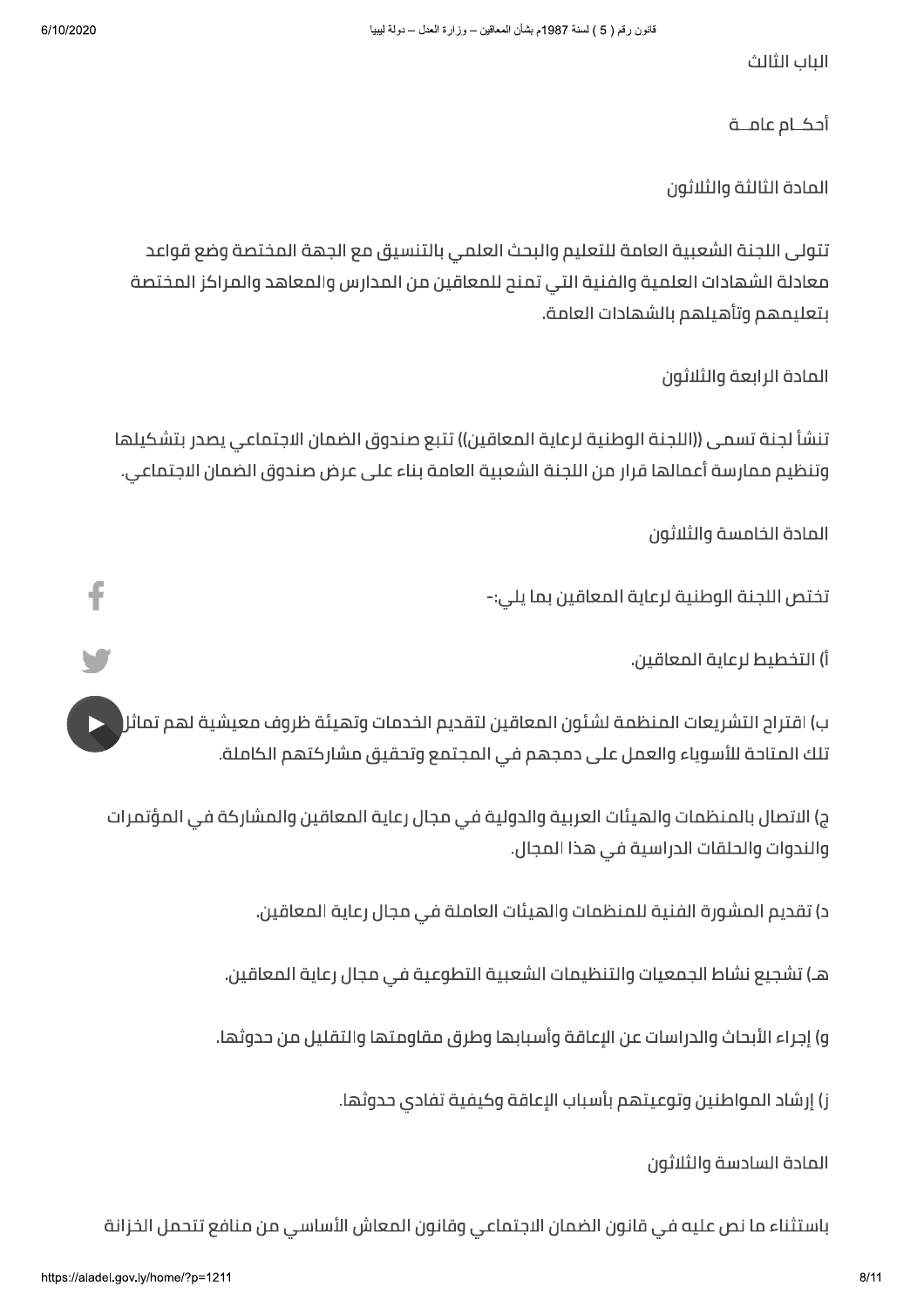العامة تكلفة المنافع والمزايا التى تقدم للمعاقين بمقتضى أحكام هذا القانون واللوائح التى تصدر بمقتضاه, وتدرج الاعتمادات اللازمة لذلك في الميزانية العامة للدولة سنويا.

المادة السابعة والثلاثون

تصدر اللوائح اللازمة لتنفيذ أحكام هذا القانون بقرارات من اللجنة الشعبية العامة ما لم ينص على خلاف ذلك.

المادة الثامنة والثلاثون

يلغي القانون رقم (3) لسنة 81م. بشأن المعاقين ويستمر العمل باللوائح والقرارات الصـادرة بمقتضاه فيما لا يتعارض مع أحكـام هــذا القانون إلى حين صدور ما يعدلها أو يلغيها.

المادة التاسعة والثلاثون

يعمل بهذا القانون من تاريخ صدوره, وينشر في الجريدة الرسمية.

مؤتمر الشعب العام

صدر في: 13 شوال 1396 و.ر.

الموافق: 9 الصيف 1987 م.

6 أبريل,2015

التالي

ر قانون رقم 51 لسنة 1974م بحظر .<br>تناول الطعام في الطريق العام

السابق

 $\leqslant$  قانون رقم ( 93 ) لسنة 1976م بشأن الأمن الصناعي والسلامة العمالية

البحث اضغطهنا ...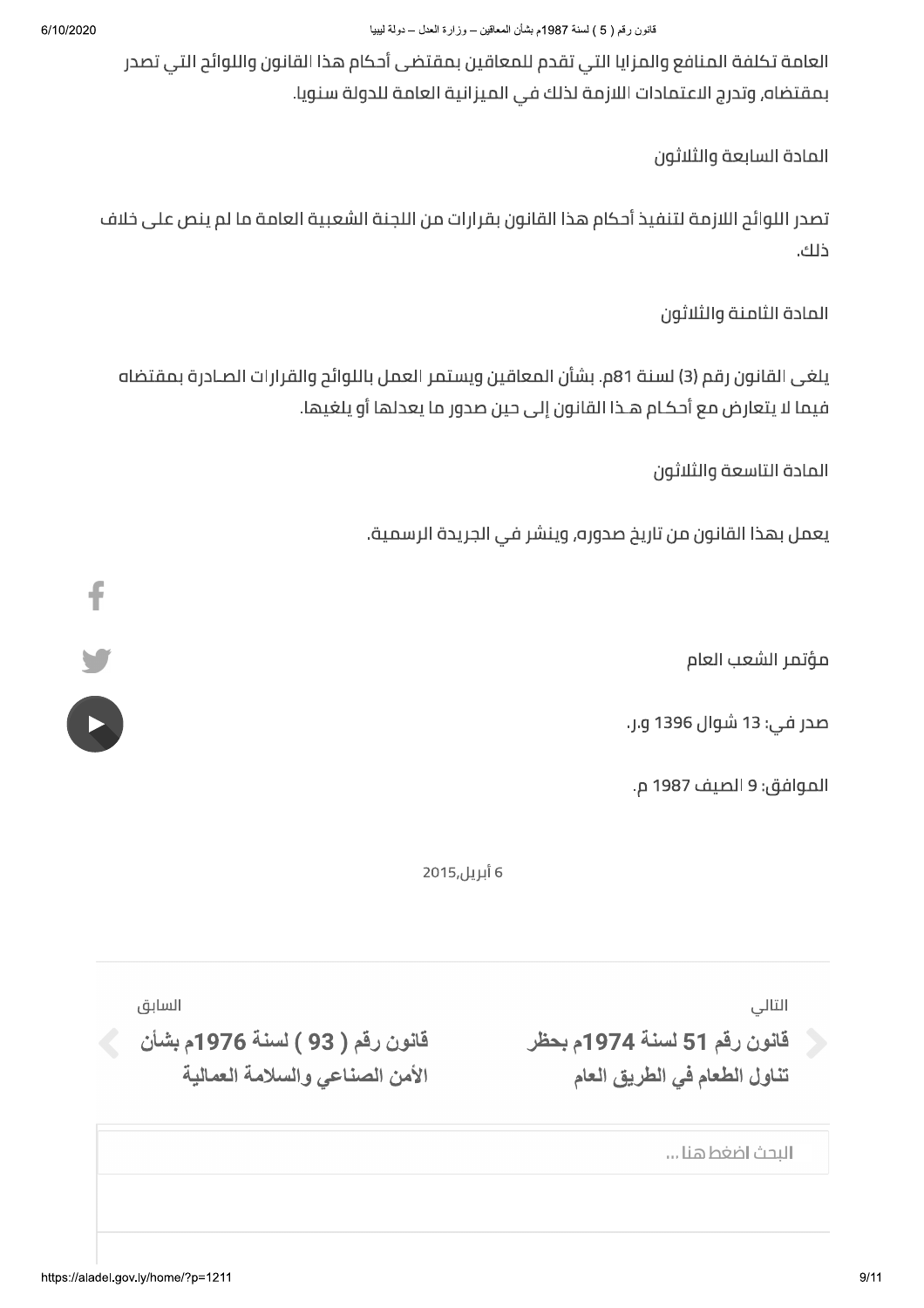$\frac{f}{1}$ 

 $\ddot{\phantom{a}}$ 

اقسام الموقع

ديوان الوزارة

مركز الخبرة القضائية والبحوث

الهيئات القضائية

قوانین و قرارات

صحيفة العدالة

إستشارات قانونية

المناسبات الاجتماعية

العطائات والمناقصات

لجنة شؤون الموظفين



المراسلة والاستفسار وتقديم الطلبات لوحدة المرتبات لإدارة الشوون الإدارية والمالية